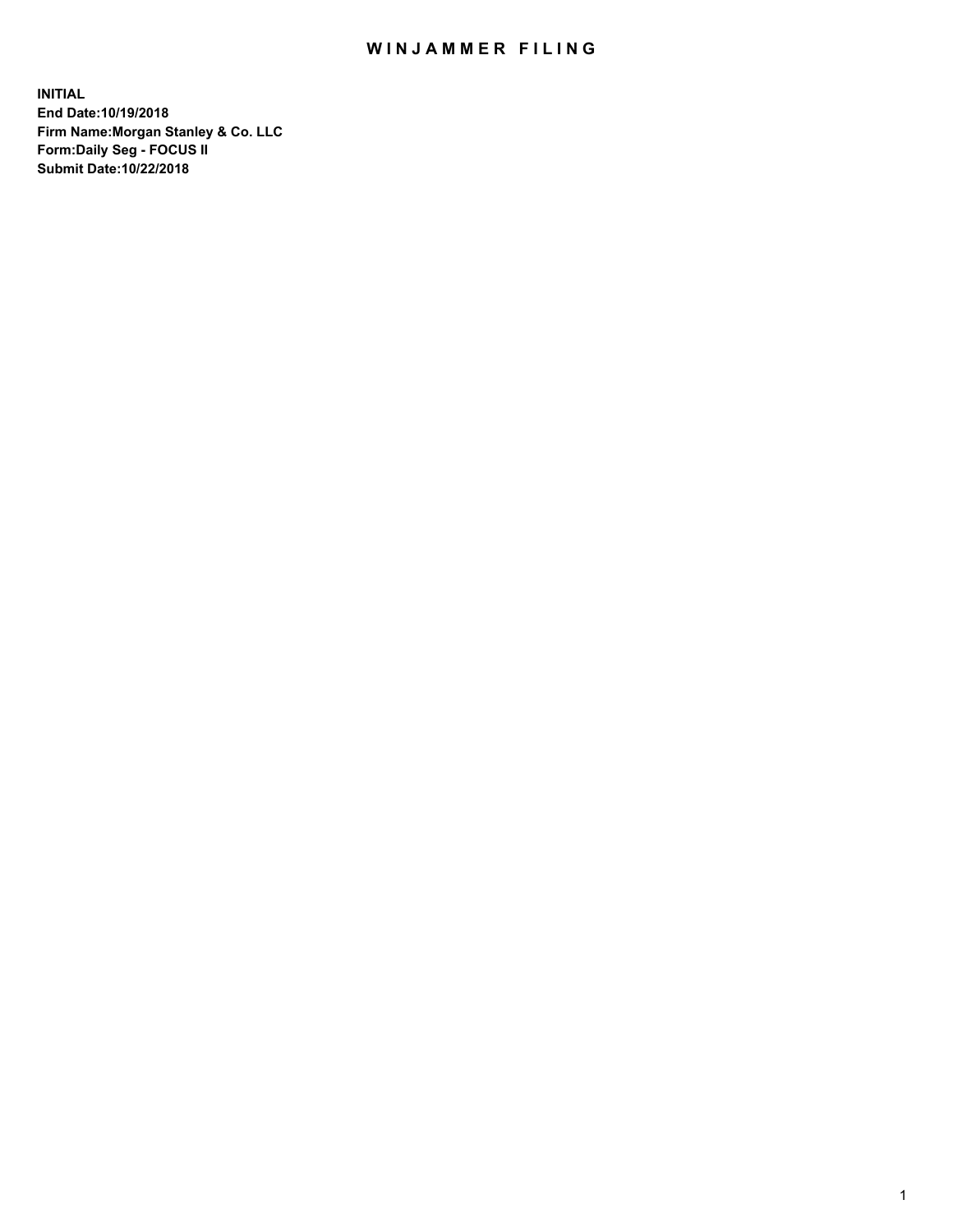**INITIAL End Date:10/19/2018 Firm Name:Morgan Stanley & Co. LLC Form:Daily Seg - FOCUS II Submit Date:10/22/2018 Daily Segregation - Cover Page**

| Name of Company                                                                                                                                                                                                                                                                                                                | Morgan Stanley & Co. LLC                               |
|--------------------------------------------------------------------------------------------------------------------------------------------------------------------------------------------------------------------------------------------------------------------------------------------------------------------------------|--------------------------------------------------------|
| <b>Contact Name</b>                                                                                                                                                                                                                                                                                                            | <b>Ikram Shah</b>                                      |
| <b>Contact Phone Number</b>                                                                                                                                                                                                                                                                                                    | 212-276-0963                                           |
| <b>Contact Email Address</b>                                                                                                                                                                                                                                                                                                   | lkram.shah@morganstanley.com                           |
| FCM's Customer Segregated Funds Residual Interest Target (choose one):<br>a. Minimum dollar amount: : or<br>b. Minimum percentage of customer segregated funds required:% ; or<br>c. Dollar amount range between: and; or<br>d. Percentage range of customer segregated funds required between:% and%.                         | 280,000,000<br><u>0</u><br>00<br>00                    |
| FCM's Customer Secured Amount Funds Residual Interest Target (choose one):<br>a. Minimum dollar amount: ; or<br>b. Minimum percentage of customer secured funds required:%; or<br>c. Dollar amount range between: and; or<br>d. Percentage range of customer secured funds required between:% and%.                            | 140,000,000<br><u>0</u><br><u>00</u><br>0 <sub>0</sub> |
| FCM's Cleared Swaps Customer Collateral Residual Interest Target (choose one):<br>a. Minimum dollar amount: ; or<br>b. Minimum percentage of cleared swaps customer collateral required:% ; or<br>c. Dollar amount range between: and; or<br>d. Percentage range of cleared swaps customer collateral required between:% and%. | 92,000,000<br><u>0</u><br><u>00</u><br>0 <sub>0</sub>  |

Attach supporting documents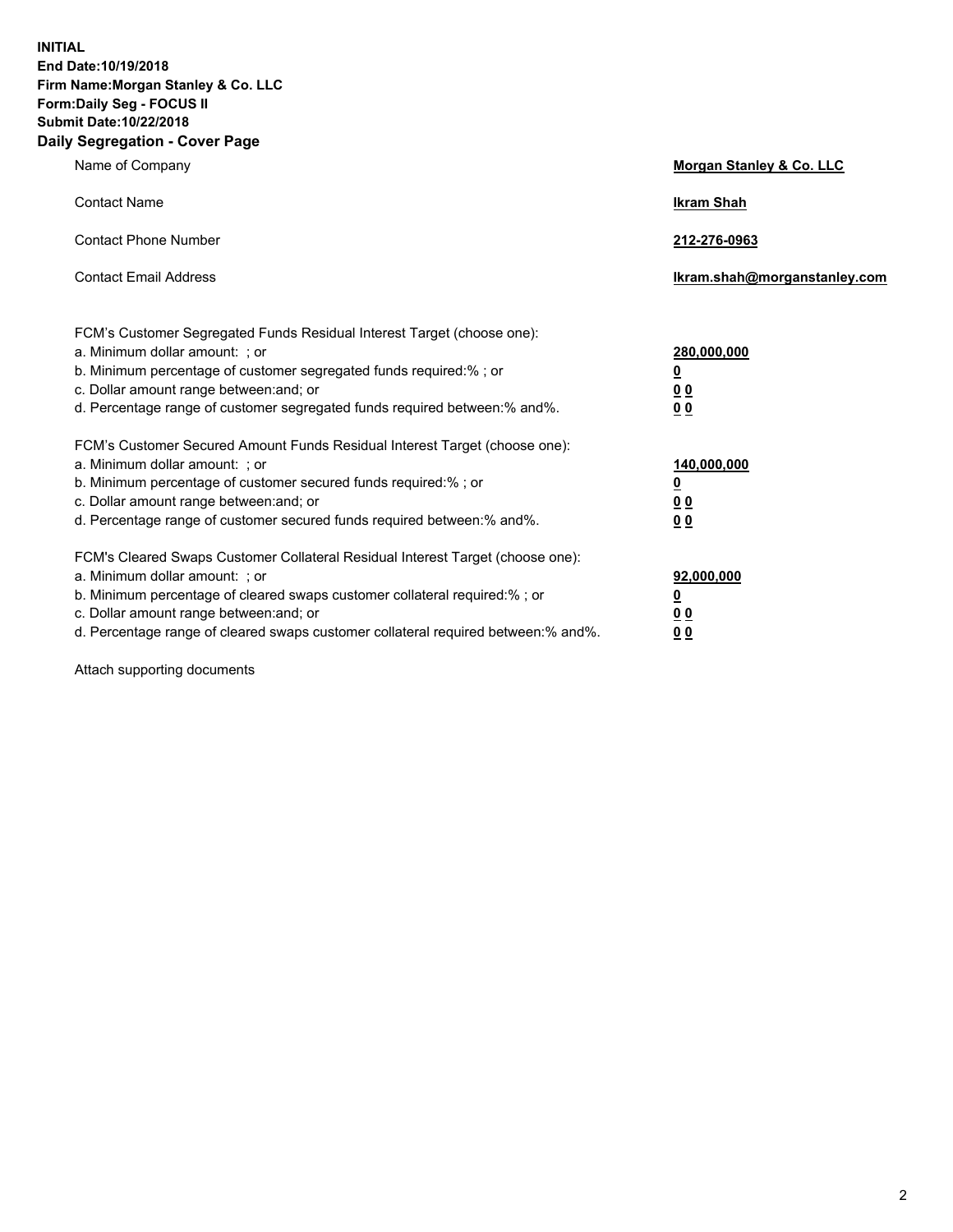## **INITIAL End Date:10/19/2018 Firm Name:Morgan Stanley & Co. LLC Form:Daily Seg - FOCUS II Submit Date:10/22/2018**

## **Daily Segregation - Secured Amounts**

|    | Foreign Futures and Foreign Options Secured Amounts                                                                             |                       |
|----|---------------------------------------------------------------------------------------------------------------------------------|-----------------------|
|    | Amount required to be set aside pursuant to law, rule or regulation of a foreign                                                | $0$ [7305]            |
|    | government or a rule of a self-regulatory organization authorized thereunder                                                    |                       |
| 1. | Net ledger balance - Foreign Futures and Foreign Option Trading - All Customers                                                 |                       |
|    | A. Cash                                                                                                                         | 3,024,970,722 [7315]  |
|    | B. Securities (at market)                                                                                                       | 2,191,101,606 [7317]  |
| 2. | Net unrealized profit (loss) in open futures contracts traded on a foreign board of trade                                       | -151,631,962 [7325]   |
| 3. | Exchange traded options                                                                                                         |                       |
|    | a. Market value of open option contracts purchased on a foreign board of trade                                                  | 15,172,707 [7335]     |
|    | b. Market value of open contracts granted (sold) on a foreign board of trade                                                    | -20,942,192 [7337]    |
| 4. | Net equity (deficit) (add lines 1.2. and 3.)                                                                                    | 5,058,670,881 [7345]  |
| 5. | Account liquidating to a deficit and account with a debit balances - gross amount                                               | 134,005,853 [7351]    |
|    | Less: amount offset by customer owned securities                                                                                | -133,515,785 [7352]   |
| 6. | Amount required to be set aside as the secured amount - Net Liquidating Equity                                                  | 5,059,160,949 [7355]  |
|    | Method (add lines 4 and 5)                                                                                                      |                       |
| 7. | Greater of amount required to be set aside pursuant to foreign jurisdiction (above) or line                                     | 5,059,160,949 [7360]  |
|    | 6.                                                                                                                              |                       |
|    | FUNDS DEPOSITED IN SEPARATE REGULATION 30.7 ACCOUNTS                                                                            |                       |
| 1. | Cash in banks                                                                                                                   |                       |
|    | A. Banks located in the United States                                                                                           | 598,597,231 [7500]    |
|    | B. Other banks qualified under Regulation 30.7                                                                                  | 721,293,228 [7520] 1  |
| 2. |                                                                                                                                 | [7530]                |
|    | Securities                                                                                                                      |                       |
|    | A. In safekeeping with banks located in the United States<br>B. In safekeeping with other banks qualified under Regulation 30.7 | 113,695,724 [7540]    |
| 3. | Equities with registered futures commission merchants                                                                           | 0 [7560] 113,695,724  |
|    | A. Cash                                                                                                                         | 7,933,421 [7580]      |
|    | <b>B.</b> Securities                                                                                                            | $0$ [7590]            |
|    | C. Unrealized gain (loss) on open futures contracts                                                                             | -534,750 [7600]       |
|    | D. Value of long option contracts                                                                                               | $0$ [7610]            |
|    | E. Value of short option contracts                                                                                              | 0 [7615] 7,398,671 [7 |
| 4. | Amounts held by clearing organizations of foreign boards of trade                                                               |                       |
|    | A. Cash                                                                                                                         | $0$ [7640]            |
|    | <b>B.</b> Securities                                                                                                            | $0$ [7650]            |
|    | C. Amount due to (from) clearing organization - daily variation                                                                 | $0$ [7660]            |
|    | D. Value of long option contracts                                                                                               | $0$ [7670]            |
|    | E. Value of short option contracts                                                                                              | 0 [7675] 0 [7680]     |
| 5. | Amounts held by members of foreign boards of trade                                                                              |                       |
|    | A. Cash                                                                                                                         | 1,888,813,154 [7700]  |
|    | <b>B.</b> Securities                                                                                                            | 2,077,405,882 [7710]  |
|    | C. Unrealized gain (loss) on open futures contracts                                                                             | -151,097,212 [7720]   |
|    | D. Value of long option contracts                                                                                               | 15,172,707 [7730]     |
|    | E. Value of short option contracts                                                                                              | -20,942,192 [7735] 3. |
|    |                                                                                                                                 | [7740]                |
| 6. | Amounts with other depositories designated by a foreign board of trade                                                          | $0$ [7760]            |
| 7. | Segregated funds on hand                                                                                                        | $0$ [7765]            |
| 8. | Total funds in separate section 30.7 accounts                                                                                   | 5,250,337,193 [7770]  |
| 9. | Excess (deficiency) Set Aside for Secured Amount (subtract line 7 Secured Statement                                             | 191,176,244 [7380]    |
|    | Page 1 from Line 8)                                                                                                             |                       |
|    |                                                                                                                                 |                       |

- 10. Management Target Amount for Excess funds in separate section 30.7 accounts **140,000,000** [7780]
- 11. Excess (deficiency) funds in separate 30.7 accounts over (under) Management Target **51,176,244** [7785]

Less: amount offset by customer owned securities **-133,515,785** [7352] **490,068** [7354] **5,059,160,949** [7355]

## **5,059,160,949** [7360]

B. Other banks qualified under Regulation 30.7 **721,293,228** [7520] **1,319,890,459**

**895,724** [7570]

E. Value of short option contracts **0** [7615] **7,398,671** [7620]

 E. Value of short option contracts **-20,942,192** [7735] **3,809,352,339 191,176,244** [7380]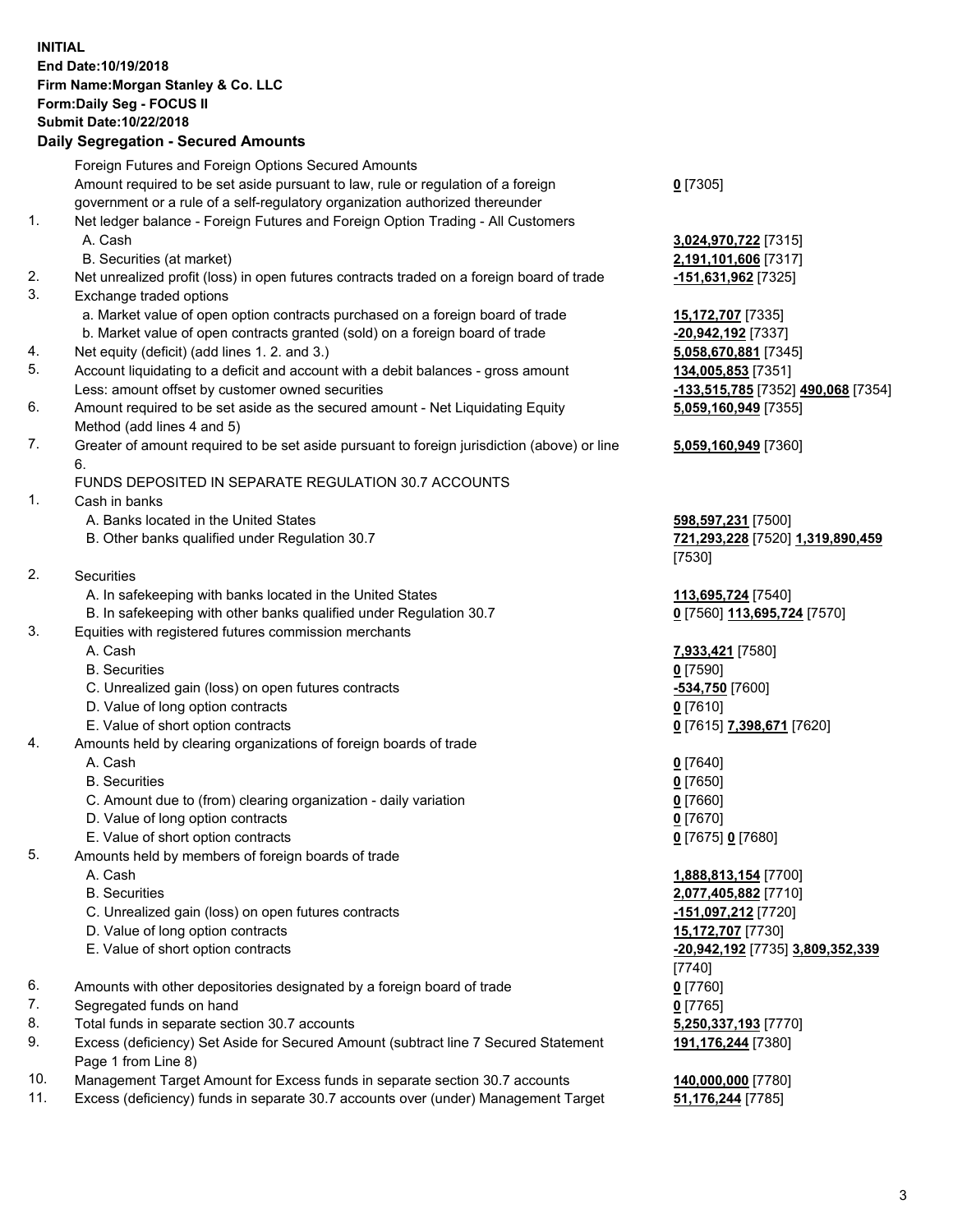|     | <b>INITIAL</b>                                                                            |                                    |
|-----|-------------------------------------------------------------------------------------------|------------------------------------|
|     | End Date: 10/19/2018                                                                      |                                    |
|     | Firm Name: Morgan Stanley & Co. LLC                                                       |                                    |
|     | Form: Daily Seg - FOCUS II                                                                |                                    |
|     | Submit Date: 10/22/2018                                                                   |                                    |
|     | Daily Segregation - Segregation Statement                                                 |                                    |
|     | SEGREGATION REQUIREMENTS(Section 4d(2) of the CEAct)                                      |                                    |
| 1.  | Net ledger balance                                                                        |                                    |
|     | A. Cash                                                                                   | 13,986,592,673 [7010]              |
|     | B. Securities (at market)                                                                 | 6,762,251,771 [7020]               |
| 2.  | Net unrealized profit (loss) in open futures contracts traded on a contract market        | -3,695,321,804 [7030]              |
| 3.  | Exchange traded options                                                                   |                                    |
|     | A. Add market value of open option contracts purchased on a contract market               | 410,847,189 [7032]                 |
|     | B. Deduct market value of open option contracts granted (sold) on a contract market       | -533,964,435 [7033]                |
| 4.  | Net equity (deficit) (add lines 1, 2 and 3)                                               | 16,930,405,394 [7040]              |
| 5.  | Accounts liquidating to a deficit and accounts with                                       |                                    |
|     | debit balances - gross amount                                                             | 694,826,513 [7045]                 |
|     | Less: amount offset by customer securities                                                | -693,998,582 [7047] 827,931 [7050] |
| 6.  | Amount required to be segregated (add lines 4 and 5)                                      | 16,931,233,325 [7060]              |
|     | FUNDS IN SEGREGATED ACCOUNTS                                                              |                                    |
| 7.  | Deposited in segregated funds bank accounts                                               |                                    |
|     | A. Cash                                                                                   | 4,939,472,062 [7070]               |
|     | B. Securities representing investments of customers' funds (at market)                    | $0$ [7080]                         |
|     | C. Securities held for particular customers or option customers in lieu of cash (at       | 735,527,458 [7090]                 |
| 8.  | market)<br>Margins on deposit with derivatives clearing organizations of contract markets |                                    |
|     | A. Cash                                                                                   | 5,877,660,845 [7100]               |
|     | B. Securities representing investments of customers' funds (at market)                    | $0$ [7110]                         |
|     | C. Securities held for particular customers or option customers in lieu of cash (at       | 6,026,724,313 [7120]               |
|     | market)                                                                                   |                                    |
| 9.  | Net settlement from (to) derivatives clearing organizations of contract markets           | -202,687,784 [7130]                |
| 10. | Exchange traded options                                                                   |                                    |
|     | A. Value of open long option contracts                                                    | 410,847,189 [7132]                 |
|     | B. Value of open short option contracts                                                   | -533,964,435 [7133]                |
| 11. | Net equities with other FCMs                                                              |                                    |
|     | A. Net liquidating equity                                                                 | 8,639,309 [7140]                   |
|     | B. Securities representing investments of customers' funds (at market)                    | 0 [7160]                           |
|     | C. Securities held for particular customers or option customers in lieu of cash (at       | $0$ [7170]                         |
|     | market)                                                                                   |                                    |
| 12. | Segregated funds on hand                                                                  | $0$ [7150]                         |
| 13. | Total amount in segregation (add lines 7 through 12)                                      | 17,262,218,957 [7180]              |
| 14. | Excess (deficiency) funds in segregation (subtract line 6 from line 13)                   | 330,985,632 [7190]                 |
| 15. | Management Target Amount for Excess funds in segregation                                  | 280,000,000 [7194]                 |

16. Excess (deficiency) funds in segregation over (under) Management Target Amount Excess

**50,985,632** [7198]